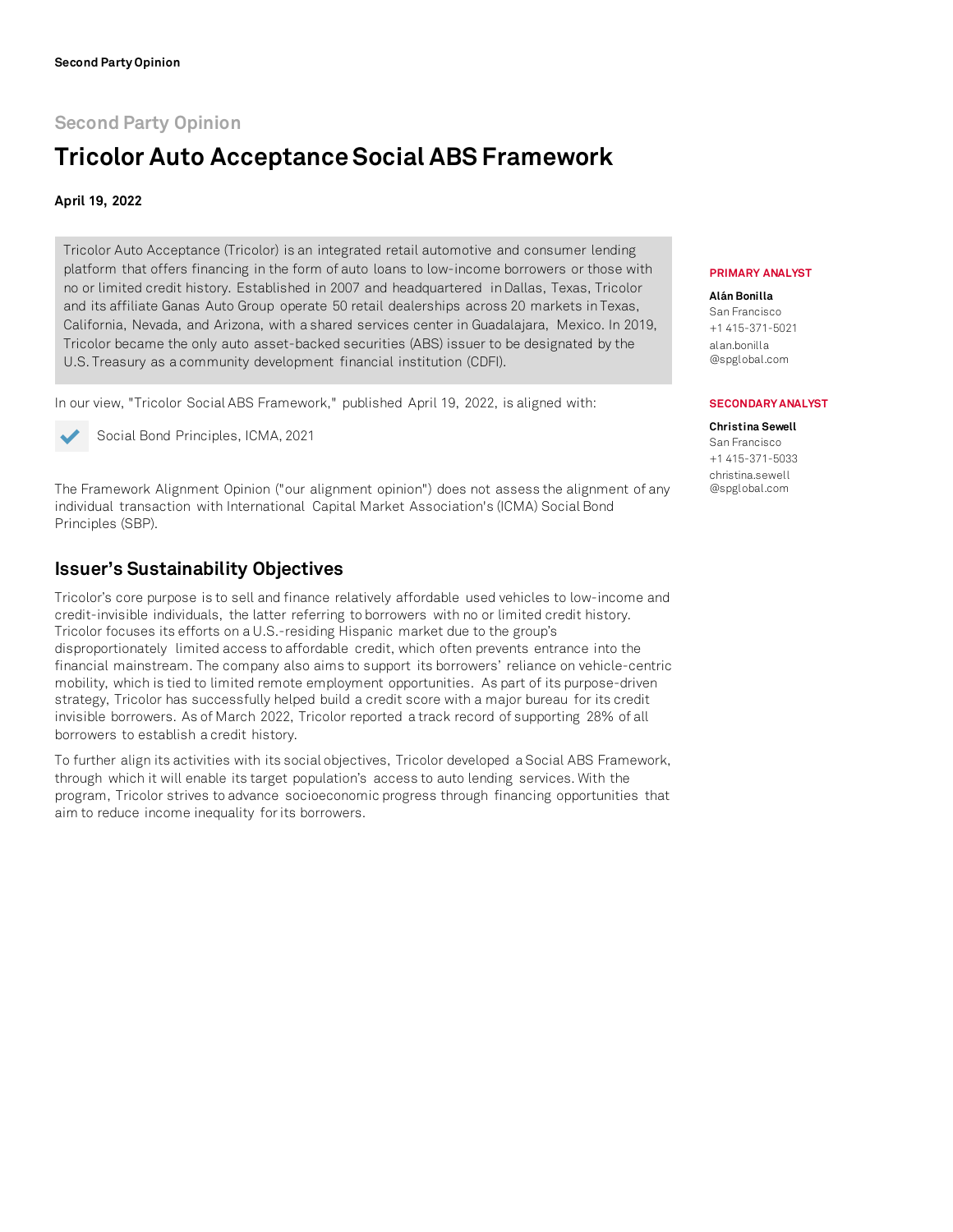# **Second Party Opinion Summary**

Committee to ensure the portfolio remains in line with the eligibility criteria.

| Use of proceeds                                                                                                                     |             |         |               |                                                                            |  |  |  |
|-------------------------------------------------------------------------------------------------------------------------------------|-------------|---------|---------------|----------------------------------------------------------------------------|--|--|--|
| Alignment                                                                                                                           |             |         |               | Tricolor's Social ABS Framework is aligned with this component of the SBP. |  |  |  |
| <b>Score</b>                                                                                                                        | Not aligned | Aligned | <b>Strong</b> | Advanced                                                                   |  |  |  |
| The framework specifies that the net proceeds of social bonds issued under its remit will be allocated solely to purchase loans for |             |         |               |                                                                            |  |  |  |

its target population, which comprise individuals with low-income or have little to no established credit.

**Process for project evaluation and selection** Alignment **Tricolor's Social ABS Framework is aligned with this component of the SBP. Score** The framework outlines a clear process for the selection of qualifying loans by the company's Credit Risk Committee, which Not aligned Aligned **Strong** Advanced

consists of senior executives at the company. The eligibility criteria specified in the framework includes borrowers' lack of a FICO score or having net income that falls at or below 80% of the median county income or 200% of the federal poverty threshold, a standard maintained by the Federal Housing Finance Agency (FHFA).

| <b>Management of proceeds</b> |  |                                                                                                                                                                                                                                                                                                                                                                                                          |  |  |  |
|-------------------------------|--|----------------------------------------------------------------------------------------------------------------------------------------------------------------------------------------------------------------------------------------------------------------------------------------------------------------------------------------------------------------------------------------------------------|--|--|--|
| Alignment                     |  | Tricolor's Social ABS Framework is aligned with this component of the SBP.                                                                                                                                                                                                                                                                                                                               |  |  |  |
|                               |  | Tricolor is committed to tracking and managing the net proceeds from social bonds issued under its framework, which will be<br>allocated to eligible loans originated within a three-year look-back period and for new loans added after closing within a three-<br>month prefunding period. For both loan types, Tricolor commits to managing and monitoring the eligible portfolio via its Credit Risk |  |  |  |

| Reporting                                                                                                                   |  |             |                                                                            |               |          |  |
|-----------------------------------------------------------------------------------------------------------------------------|--|-------------|----------------------------------------------------------------------------|---------------|----------|--|
| Alignment                                                                                                                   |  |             | Tricolor's Social ABS Framework is aligned with this component of the SBP. |               |          |  |
| <b>Score</b>                                                                                                                |  | Not aligned | Aligned                                                                    | <b>Strong</b> | Advanced |  |
| Tricolor commits to complete annual and quarterly reports on the allocation of proceeds and the expected and actual impact, |  |             |                                                                            |               |          |  |

respectively, until full allocation. The reports will be made available on its website. The company also commits to an external thirdparty verification regarding its allocation of net proceeds.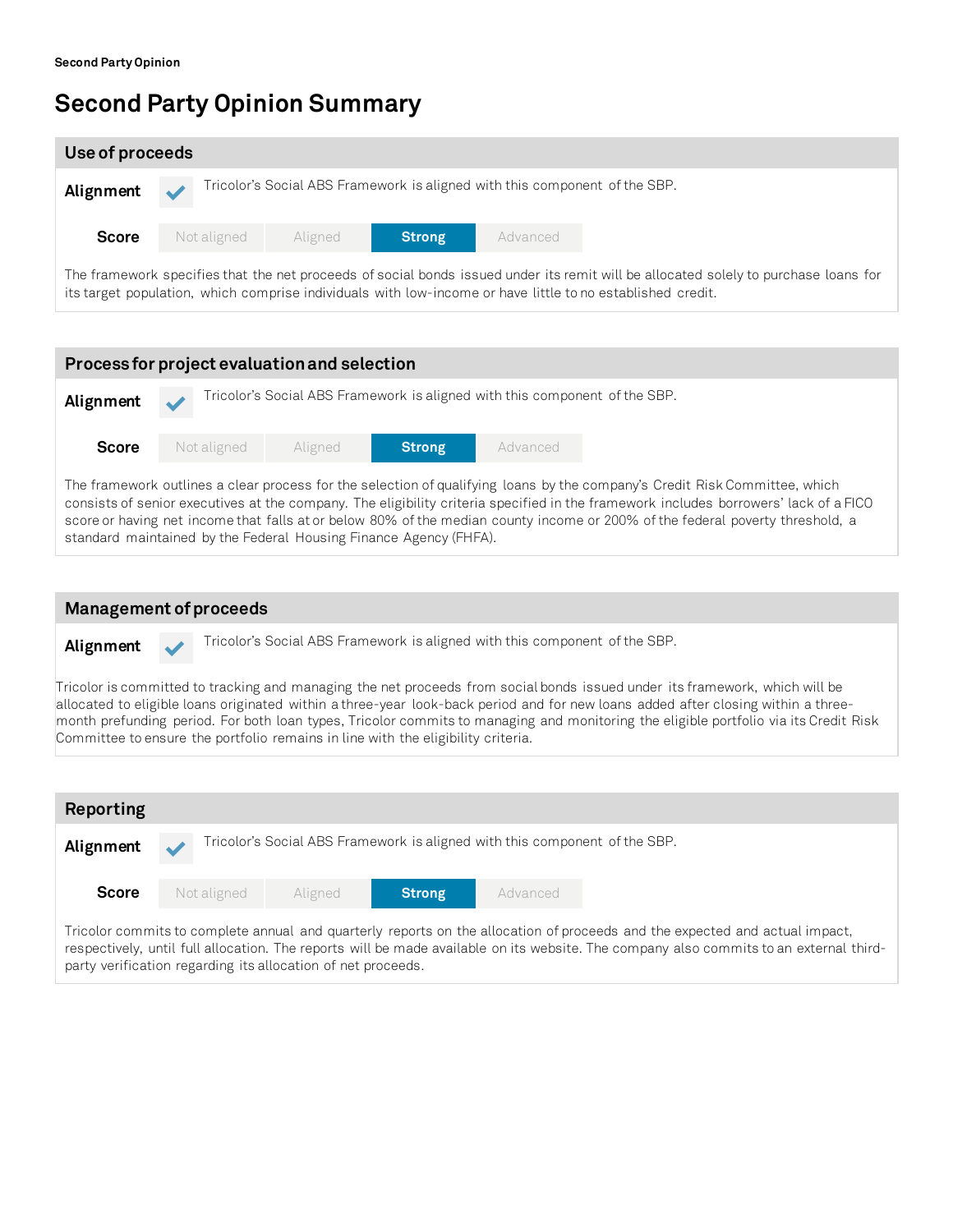# **Framework Assessment**

## **Use of proceeds**

The Principles make optional recommendations for stronger structuring practices, which inform our alignment opinion as aligned, strong, or advanced. For use of proceeds, we consider the commitments and clarity on how the proceeds are used.

Tricolor's Social ABS Framework is aligned with this component of the SBP.

| Commitments score | Not aligned | Aligned | <b>Strong</b> | Advanced |
|-------------------|-------------|---------|---------------|----------|
|                   |             |         |               |          |

We consider Tricolor's overall use of the proceeds from the commitments to be strong.

Tricolor clearly commits to using 100% of the net proceeds issued under its framework to acquire subprime auto loans originated to its target population. The social bonds will be issued by a special-purpose vehicle (SPV) as part of Tricolor's securitization program. The social bond net proceeds will be allocated solely to the purchase of auto loans for low-income or credit-invisible borrowers in the target population to promote financial inclusion and advance social mobility. Tricolor uses a direct-to-consumer AI-driven platform and data analytics to identify and engage borrowers who are less likely to default on their loans, allowing the company to offer lower interest rates compared to its subprime auto lending peers.

Tricolor commits to disclose the proportion of net proceeds that will be used for eligible loans in the three-year look-back period and the three-month prefunding period--the latter of which is not expected to exceed a quarter of each transaction's total proceeds. Each eligible loan must follow the same eligibility criteria laid out in the framework.

We believe the eligible loan criteria included in the framework spans social themes of access to essential services and socioeconomic advancement and empowerment, which are two categories identified by the SBP.

## **Process for project evaluation and selection**

The Principles make optional recommendations for stronger structuring practices, which inform our alignment opinion as aligned, strong, or advanced. For our project selection and evaluation processes, we consider the commitments and clarity on the process Tricolor uses to evaluate and select eligible projects to fund with the proceeds of the sustainable finance instrument.

Tricolor's Social ABS Framework is aligned with this component of the SBP.

|  | <b>Commitments score</b> | Not aligned | Aligned | <b>Strong</b> | Advanced |
|--|--------------------------|-------------|---------|---------------|----------|
|--|--------------------------|-------------|---------|---------------|----------|

We consider Tricolor's overall process for project evaluation and selection commitments to be strong.

Tricolor's ABS Social Bond Framework clearly outlines the process by which it selects eligible loans. To this end, the company has designated a Credit Risk Committee, which consists of the company's chief executive officer, chief financial officer, chief credit officer, and other senior executives who are responsible for the framework's management, including ensuring that assets comply with the eligibility criteria. The eligible loans must be to borrowers who lack a FICO score or are considered low-income, which is defined as earning less than or equal to 80% of the median county income or less than or equal to 200% of the federal poverty threshold.

Tricolor also identifies its social and environmental risk-management processes for providing subprime auto loans to lower-income borrowers. The issuer acknowledges that its target population is more likely to be unprepared for financial emergencies and default on their loans as a result, which may increase susceptibility to a predatory lending cycle. It also acknowledges that used vehicles sold and financed in the subprime auto lending sector do not always meet regulatory emission guidelines. Tricolor manages these risks by providing its borrowers with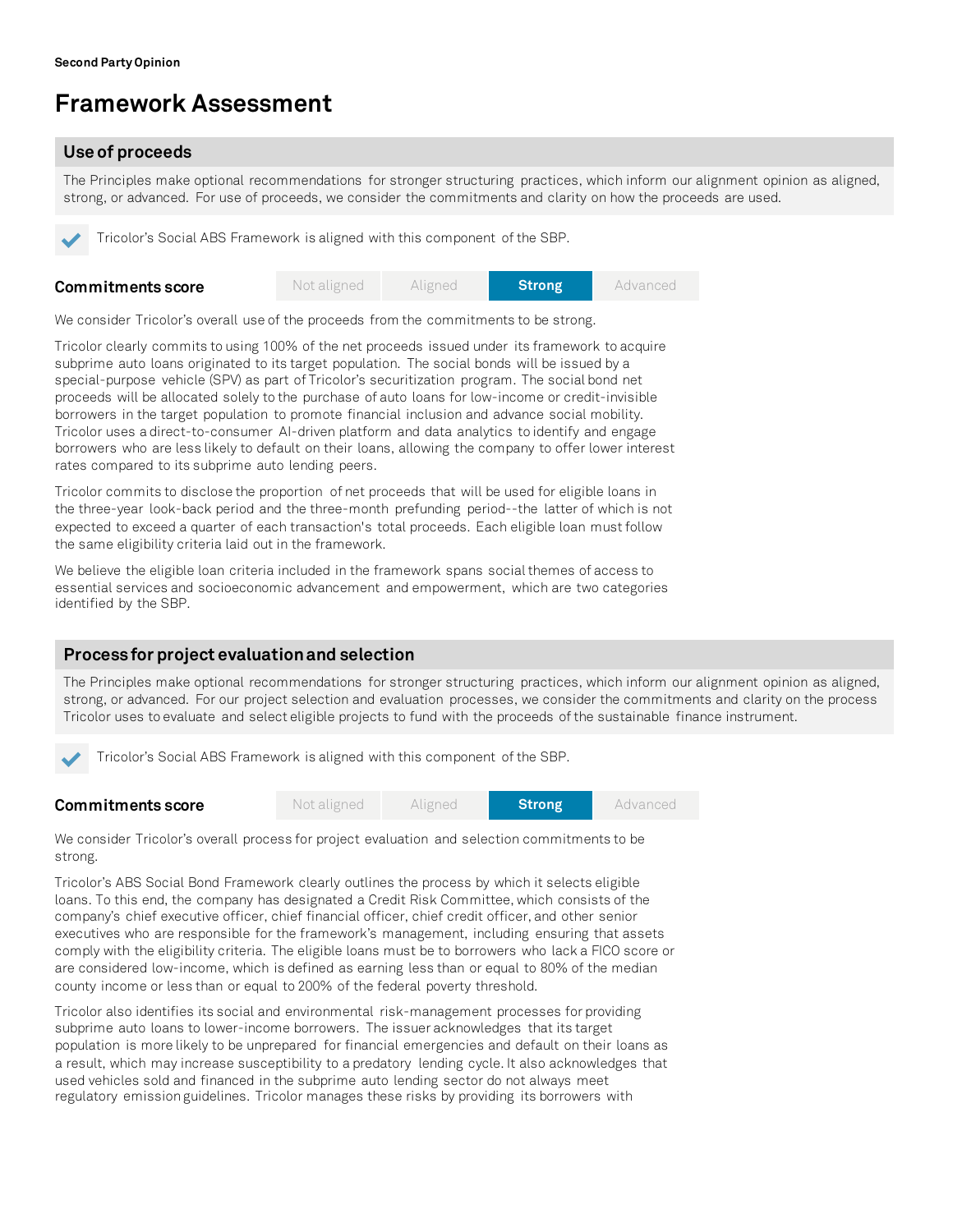#### **Second Party Opinion**

inspected and reconditioned vehicles that have less accrued mileage on average than its peers, and through careful observation of federal and state-level regulation and emission standards.

Finally, although the borrowers meet the eligibility criteria at the point of loan origination, Tricolor does not ensure the eligibility criteria are met at the time of debt issuance due to the inherent complexity of securitized loans. We view this as a weakness but acknowledge that it is partly mitigated by the issuer's ongoing review of the borrowers' credit scores over the life of the loans.

## **Management of proceeds**

The Principles require disclosure of the issuer's management of proceeds from sustainable finance over the life of the funding. Our alignment opinion focuses on how clearly the issuer's commitmentis stated in the documentation to ensure that the funds raised will remain dedicated to eligible sustainability projects throughout the life of the sustainable finance funding.

Tricolor's Social ABS Framework is aligned with this component of the SBP.

Tricolor is committed to tracking the allocation of net proceeds from future social bond issuances and disclosing those allocations in its annual sustainability report. Most of the net proceeds from the social bond issuances will be immediately allocated to acquire loans defined as eligible during the 36-month look-back period. Any remaining bond proceeds will be deposited into a segregated account that is held and managed by a third-party trustee. Those proceeds will then be used to purchase newly originated eligible loans during the three-month prefunding period, which the framework guarantees will not exceed more than 25% of the total allocation. The framework notes that Tricolor's Credit Risk Committee will track and monitor the bond proceeds to ensure that the loans acquired during the prefunding period meetthe stated eligibility criteria.

## **Reporting**

**Disclosurescore**

The Principles make optional recommendations for stronger disclosure practices, which inform our disclosure opinion as aligned, strong, or advanced. We consider plans for updates on the sustainability performance of the issuer for general-purpose funding, or the sustainability performance of the financed projects over the lifetime of any dedicated funding, including any commitments to post-issuance reporting.

Tricolor's Social ABS Framework is aligned with this component of the SBP.



We consider Tricolor's overall reporting commitments to be strong.

Tricolor commits to annual and quarterly reporting on the respective allocation and impact of the social bond proceeds until full allocation, with reporting made available on Tricolor's website. An external reviewer will verify the allocation of the social bond proceeds, which we view as a strong practice. The annual report will include the amount of unallocated net proceeds from the sale of any social bonds at the end of the reporting period. It will also include details on the expected and actual borrower profile characteristics, as well as metrics such as the percentage of borrowers who meet the stated eligibility criteria and receive complementary vehicle warranties.

The company also commits to report the proportion of eligible borrowers who develop a credit score with a major credit bureau after obtaining a Tricolor loan, a performance indicator that is intended to demonstrate Tricolor's support of improved financial inclusion and socioeconomic empowerment of its target population. The company tracks these metrics through individual loanlevel data files and with updated credit scores that it receives from a partnership with a major credit bureau. We note that this type of measurement is difficult for many securitized bond issuers, making it a strong feature of the framework.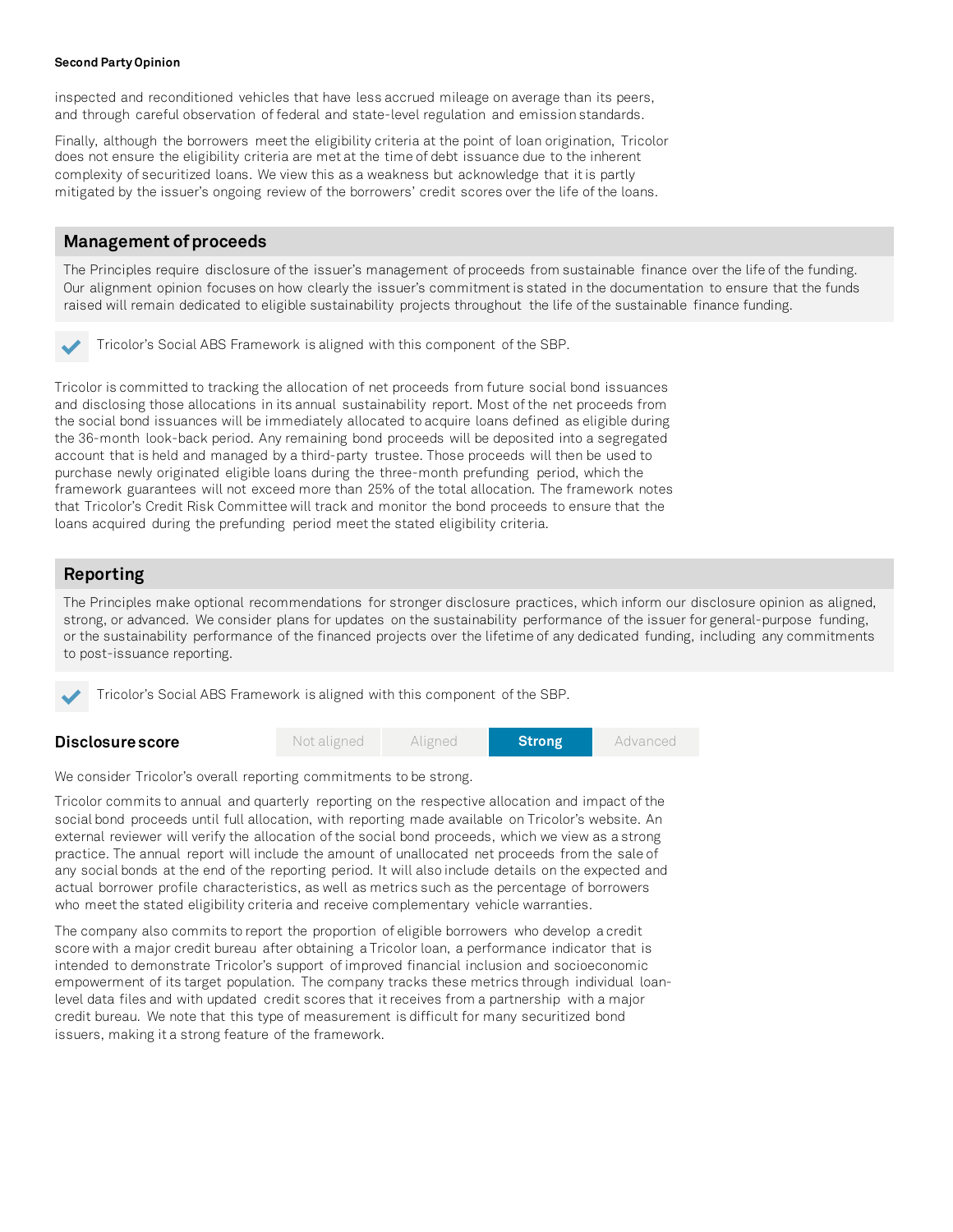# **Mapping To The U.N.'s Sustainable Development Goals**

The Sustainable Development Goals (SDGs), which the United Nations (U.N.) established in 2015, form an agenda for achieving sustainable development by 2030.

We use the ICMA's SDG mapping for this part of the report. We acknowledge that ICMA's mapping does not provide an exhaustive list of SDGs and that ICMA recommends each project category be reviewed individually to map it to the relevant SDGs.

Tricolor's ABS Social Bond Framework intends to contribute to the following SDGs:



\*The eligible project categories link to these SDGs in the ICMA mapping.